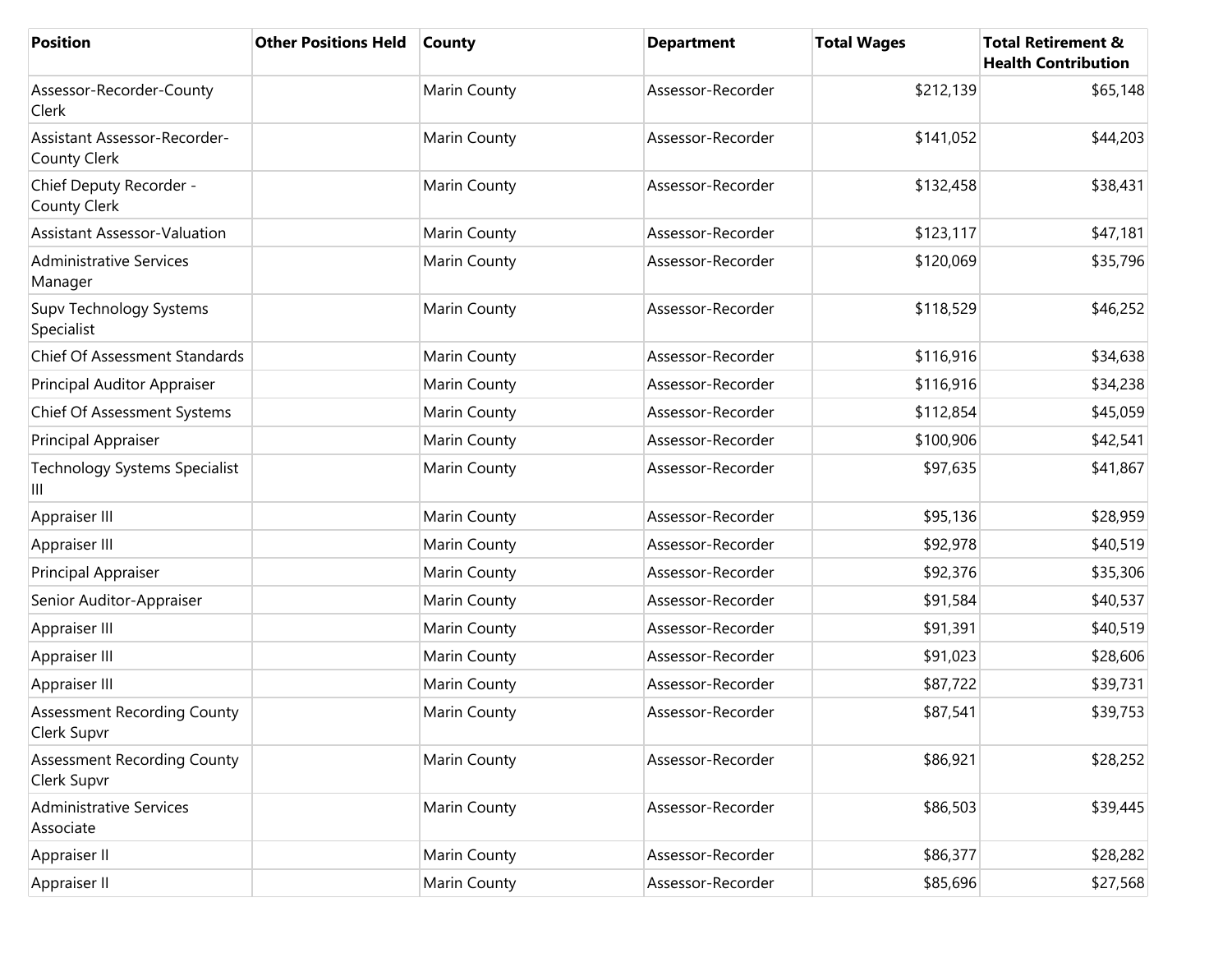| Appraiser II                                      | Marin County | Assessor-Recorder | \$85,595 | \$28,282 |
|---------------------------------------------------|--------------|-------------------|----------|----------|
| Appraiser II                                      | Marin County | Assessor-Recorder | \$85,218 | \$28,126 |
| <b>Assessment Recording County</b><br>Clerk Supvr | Marin County | Assessor-Recorder | \$84,321 | \$33,639 |
| Auditor Appraiser II                              | Marin County | Assessor-Recorder | \$83,884 | \$33,547 |
| Appraiser II                                      | Marin County | Assessor-Recorder | \$83,727 | \$33,382 |
| Appraiser II                                      | Marin County | Assessor-Recorder | \$83,550 | \$27,695 |
| Auditor Appraiser II                              | Marin County | Assessor-Recorder | \$83,259 | \$27,006 |
| Cadastral Mapping Technician                      | Marin County | Assessor-Recorder | \$81,337 | \$27,063 |
| Appraiser II                                      | Marin County | Assessor-Recorder | \$81,330 | \$19,356 |
| Auditor Appraiser II                              | Marin County | Assessor-Recorder | \$79,983 | \$30,718 |
| <b>Assessment Recording County</b><br>Clerk Supvr | Marin County | Assessor-Recorder | \$79,486 | \$27,969 |
| Senior Assessment Record Cnty<br>Clrk Tech        | Marin County | Assessor-Recorder | \$76,273 | \$26,107 |
| <b>Assessment Recording County</b><br>Clerk Supvr | Marin County | Assessor-Recorder | \$76,267 | \$26,415 |
| Administrative Assistant II                       | Marin County | Assessor-Recorder | \$75,653 | \$31,824 |
| Senior Assessment Record Cnty<br>Cirk Tech        | Marin County | Assessor-Recorder | \$75,431 | \$26,073 |
| Senior Assessment Record Cnty<br>Cirk Tech        | Marin County | Assessor-Recorder | \$74,996 | \$26,727 |
| <b>Assessment Recording County</b><br>Clerk Supvr | Marin County | Assessor-Recorder | \$73,614 | \$16,802 |
| Senior Assessment Record Cnty<br>Cirk Tech        | Marin County | Assessor-Recorder | \$73,603 | \$31,454 |
| Senior Assessment Record Cnty<br>Cirk Tech        | Marin County | Assessor-Recorder | \$73,085 | \$28,589 |
| Appraiser II                                      | Marin County | Assessor-Recorder | \$72,115 | \$24,856 |
| <b>Assistant Assessor-Valuation</b>               | Marin County | Assessor-Recorder | \$70,731 | \$14,377 |
| Senior Assessment Record Cnty<br>Clrk Tech        | Marin County | Assessor-Recorder | \$70,471 | \$24,066 |
| Appraiser II                                      | Marin County | Assessor-Recorder | \$67,402 | \$36,041 |
| Chief Of Assessment Systems                       | Marin County | Assessor-Recorder | \$67,011 | \$3,192  |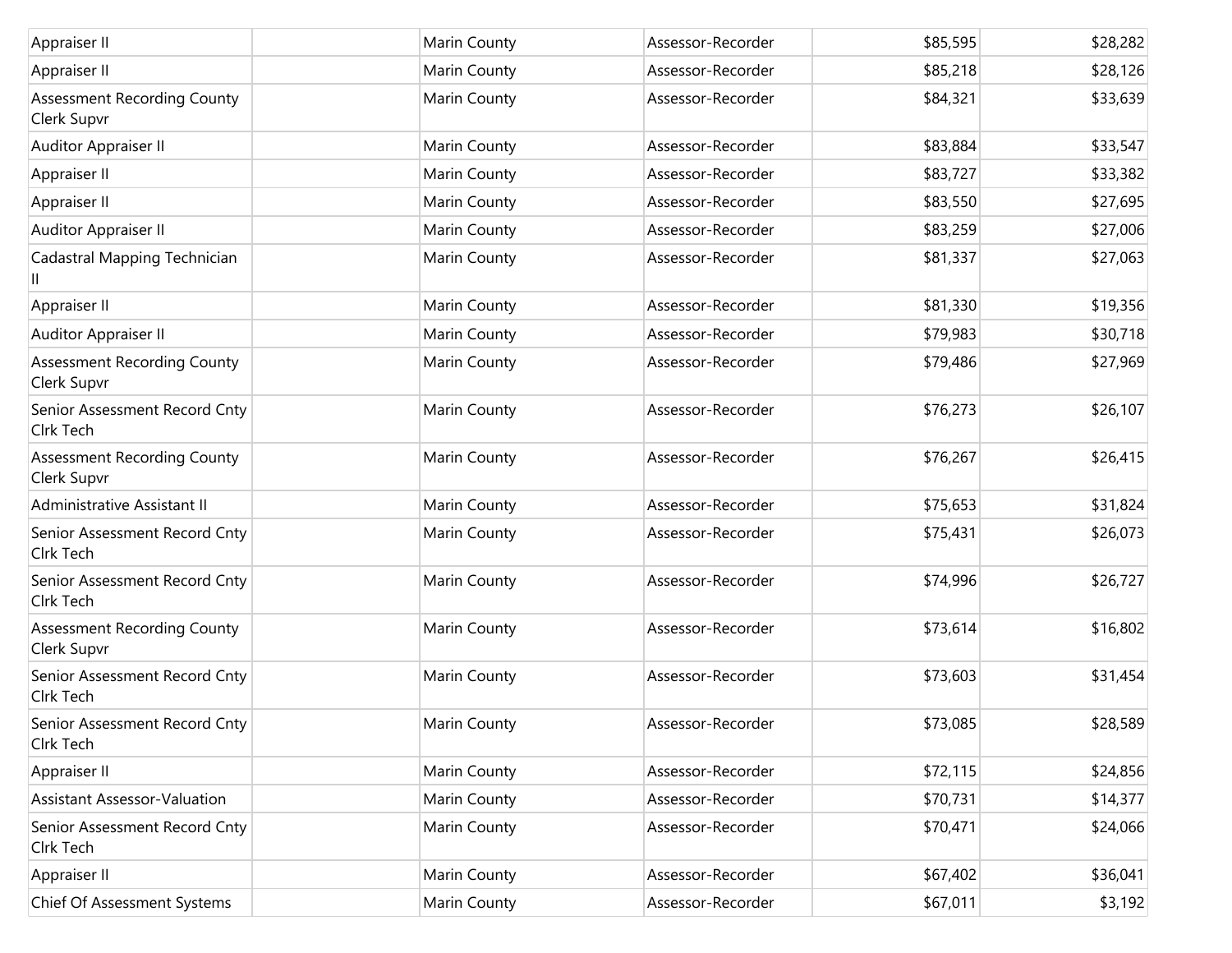| Assessment-Recording-County<br>Clrk Tech II | Marin County | Assessor-Recorder | \$66,104 | \$23,889 |
|---------------------------------------------|--------------|-------------------|----------|----------|
| Assessment-Recording-County<br>Clrk Tech II | Marin County | Assessor-Recorder | \$66,104 | \$23,127 |
| Assessment-Recording-County<br>Cirk Tech II | Marin County | Assessor-Recorder | \$66,104 | \$23,598 |
| Appraiser II                                | Marin County | Assessor-Recorder | \$66,024 | \$30,007 |
| Assessment-Recording-County<br>Clrk Tech II | Marin County | Assessor-Recorder | \$65,521 | \$24,662 |
| Appraiser II                                | Marin County | Assessor-Recorder | \$65,118 | \$35,276 |
| Assessment-Recording-County<br>Cirk Tech II | Marin County | Assessor-Recorder | \$64,802 | \$25,381 |
| Appraiser II                                | Marin County | Assessor-Recorder | \$64,697 | \$35,160 |
| Assessment-Recording-County<br>Clrk Tech II | Marin County | Assessor-Recorder | \$63,529 | \$35,338 |
| Assessment-Recording-County<br>Cirk Tech II | Marin County | Assessor-Recorder | \$63,504 | \$35,338 |
| Assessment-Recording-County<br>Clrk Tech II | Marin County | Assessor-Recorder | \$63,504 | \$25,381 |
| Assessment-Recording-County<br>Cirk Tech II | Marin County | Assessor-Recorder | \$63,504 | \$22,950 |
| Assessment-Recording-County<br>Clrk Tech II | Marin County | Assessor-Recorder | \$63,504 | \$29,584 |
| Assessment-Recording-County<br>Clrk Tech II | Marin County | Assessor-Recorder | \$62,412 | \$23,839 |
| Assessment-Recording-County<br>Cirk Tech II | Marin County | Assessor-Recorder | \$55,981 | \$29,770 |
| Assessment-Recording-County<br>Cirk Tech II | Marin County | Assessor-Recorder | \$55,256 | \$33,509 |
| Assessment-Recording-County<br>Clrk Tech II | Marin County | Assessor-Recorder | \$54,776 | \$33,509 |
| Assessment-Recording-County<br>Cirk Tech II | Marin County | Assessor-Recorder | \$51,188 | \$26,996 |
| Appraiser II                                | Marin County | Assessor-Recorder | \$46,246 | \$18,656 |
| Appraiser II                                | Marin County | Assessor-Recorder | \$41,413 | \$20,917 |
| Appraiser II                                | Marin County | Assessor-Recorder | \$40,466 | \$17,745 |